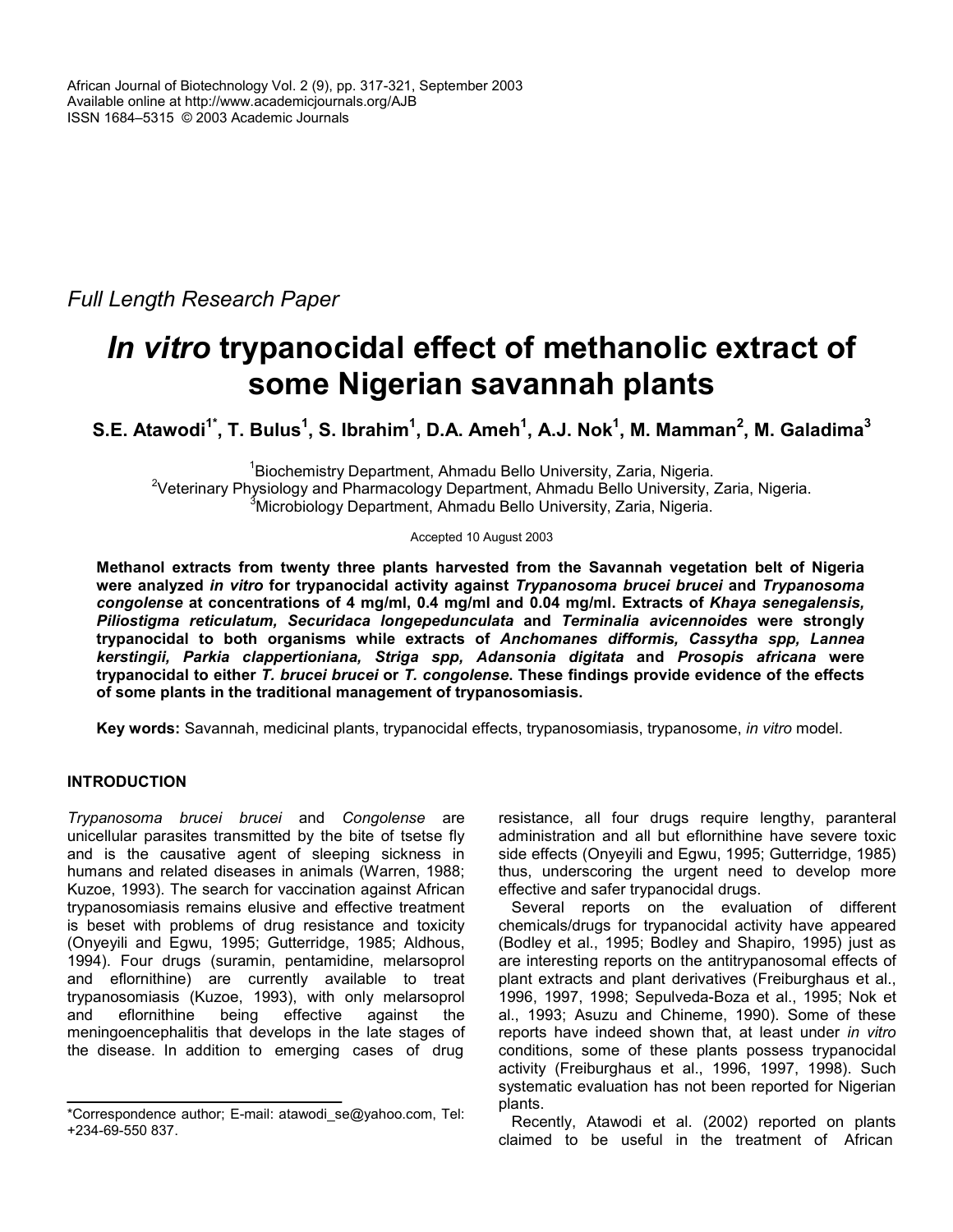trypanosomiasis in North Central Nigeria. As a follow up to that work, we present in this publication, report on systematic *in vitro* assessment of methanol extracts of some Nigerian savannah plants for their trypanocidal activity using *T. brucei brucei* and *T. congolense* as test organisms.

#### **MATERIALS AND METHODS**

#### **Plants**

Plants were collected from different Northern Nigerian states corresponding with the savannah vegetational belt. The states include Kaduna, Bauchi, Kogi, Plateau, Adamawa and Kano. The Department of Biological Sciences, Ahmadu Bello University, Zaria or the Department of Botany, University of Jos, Nigeria confirmed the identities of the plants.

#### **Sample preparation and extraction**

Appropriate parts of plants were harvested, dried under the shade or in open air in the laboratory (to avoid heat destruction of the active components). Dried materials were pounded in laboratory mortar into small particles. Fifty grams (50 g) of the pounded dried plants materials were weighed and extracted with 300 ml methanol by reflux following prior extraction with petroleum ether and chloroform. The extracts were dried *in vacuo* and stored in the refrigerator at 4°C until required.

Exactly 10 mg of the different plant extracts were weighed into Eppendorf tubes and dissolved in 10% dimethylsulfoxide (DMSO) in PBS to produce extract solutions of 20.0 mg/ml (stock). Two other extract concentrations (10.0 mg/ml and 2.0 mg/ml) were prepared from the 'stock' extract solution by appropriate dilution with PBS. Extract solutions were prepared just before use.

#### **Test organisms**

*T. congolense* and *T. b. brucei* were obtained from stabilates maintained at the Nigerian Institute for Trypanosomiasis Research (NITR), Vom, Plateau State, Nigeria. The parasites were maintained in the laboratory by continuous passage in rats until required. Passage was considered necessary when parasitamea was in the range of 16 – 32 parasites per field (usually 3 - 5 days post infection). In passaging, 1 X 10 $3$  parasites were introduced intraperitonially or intramuscularly into rats in 0.1 - 0.2 ml blood/PBS solution. For several passages, approximately 80% blood solution (v/v) was obtained by cardiac puncture into 1ml syringe containing 0.2 ml EDTA (1% w/v). About 0.1 - 0.2 ml of the blood collected as described above or blood (diluted with PBS to contain approximately 1 X 10<sup>3</sup> parasite/ml) was injected into clean rats acclimatized under laboratory condition for at least one week.

#### **Determination of parasitamia**

Parasitamia was monitored in blood obtained from the tail, presterilized with methylated spirit. The number of parasites was determined microscopically at X 400 magnification using the "Rapid Matching" method of Herbert and Lumsden (1976). Briefly, the method involves microscopic counting of parasites per field in pure blood or blood appropriately diluted with buffered phosphate saline

(PBS, pH 7.2). Logarithm values of these counts obtained by matching with the table of Herbert and Lumsden (1976) is converted to antilog to provide absolute number of trypanosomes per ml of blood.

#### *In vitro* **test for trypanocidal activity**

Assessment of *in vitro* trypanocidal activity was performed in duplicates or triplicates in 96 well micro titer plates (Flow laboratories Inc., McLean, Virginia 22101,USA). 20µl of blood containing about 20-25 parasites per field obtained as described under "determination of parasitaemia" was mixed with 5 µl of extract solution of 20.0 mg/ml, 10.0 mg/ml and 2.0 mg/ml to produce effective test concentrations of 4 mg/ml, 2 mg/ml and 0.4 mg/ml, respectively. To ensure that the effect monitored was that of the extract alone, a set of control was included which contained the parasite suspended in 10% DMSO only. For reference, tests were also performed with the same concentrations of *Diminal<sup>R</sup> (445mg diminazene diaceurate+* 555 mg phenazone/g, Eagle Chemical Company LTD, Ikeja, Nigeria) - a commercial trypanocidal drug.

After 5 min incubation in closed Eppendorf tubes maintained at  $37^{\circ}$ C, about 2  $\mu$ l of test mixtures were placed on separate microscope slides and covered with cover slips and the parasites observed every 5 min for a total duration of sixty minutes. It should be noted that under this *in vitro* system adopted, parasites survived for about 4 h when no extract was present. Cessation or drop in motility of the parasites in extract-treated blood compared to that of parasite-loaded control blood without extract was taken as a measure of trypanocidal activity.

## **RESULTS**

Methanol extracts from twenty three plants harvested from the savannah vegetational belt of Nigeria were analyzed for their *in vitro* trypanocidal activity against *T. b. brucei* and *T. congolense* at effective concentrations of 4 mg/ml, 2 mg/ml, 0.4 mg/ml. Complete elimination of motility or reduction in motility of parasites when compared to control were taken as indices of trypanocidal effects.

Four plants, namely, *Khaya senegalensis*, *Piliostigma reticulatum*, *Securidaca longepedunculata* and *Terminalia avicennioides* caused complete cessation of motility of both *T. b. brucei* and *T. congolense* within 60 min (Table 1). Extracts of five other plants (*Anchomanes difformis, Cassytha spp, Lannea kerstingii, Parkia clappertoniana, Striga* spp) eliminated motility in only *T. brucei* within 60 minutes, while extracts of *Adansonia digitata* roots, and *Prosopis africana* exclusively eliminated motility in *T. congolense* within 60 min. Whereas extracts of *Afzelia africana*, *Annona senegalensis*, *Lawsonia inermis, Magnifera indica, Momordica balsamina, Sterculina setigera* and *Vernonia* spp had drastic or slight effect on parasite motility, that of *Tamarindus indica* (stem bark) showed effect on neither *T. brucei nor T. congolense*.

In two instances where different parts of the same plants were tested, differences in trypanocidal effect were observed. For example while roots of *Adansonia digitata*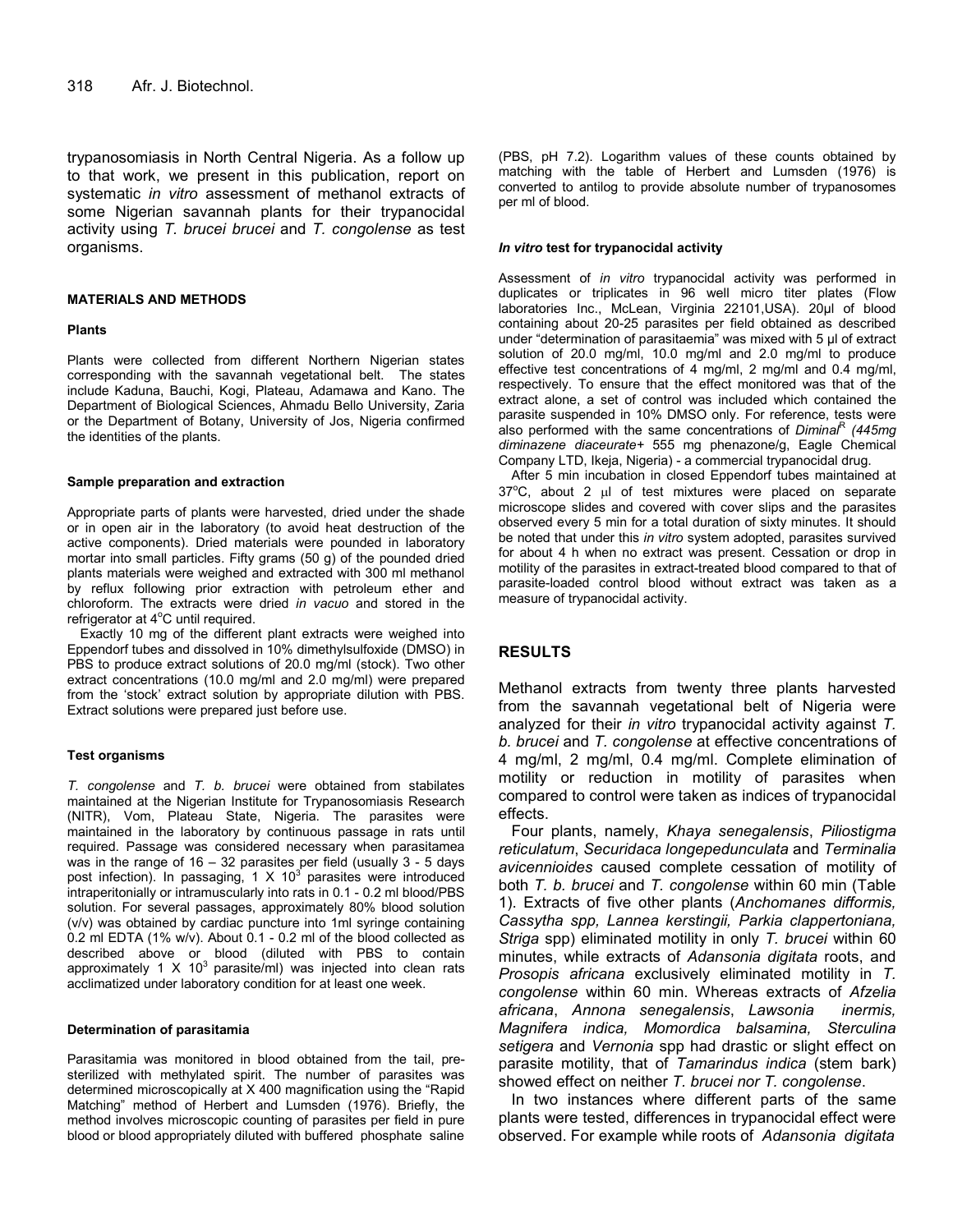**Table 1.** Effect of different concentrations of methanol extracts of some Nigerian savannah plants on motility of *T. b. brucei and T. congolense*.

|      |                             |                      | Time (Min) after which motility ceased, reduced<br>drastically (*) or reduced slightly (**) with different<br>effective concentrations of extracts (mg/ml) |                         |            |                         |                          |           |
|------|-----------------------------|----------------------|------------------------------------------------------------------------------------------------------------------------------------------------------------|-------------------------|------------|-------------------------|--------------------------|-----------|
|      |                             |                      | T. b. brucei                                                                                                                                               |                         |            | T. congolense           |                          |           |
| S/No | <b>Plants</b>               | <b>Part Of Plant</b> | 4                                                                                                                                                          | $\overline{\mathbf{2}}$ | 0.4        | $\overline{\mathbf{4}}$ | $\overline{2}$           | 0.4       |
| 1    | Adansonia digitata          | Root                 | $55***$                                                                                                                                                    |                         |            | 50                      |                          |           |
|      |                             | Leaves               |                                                                                                                                                            |                         |            | <b>SRM</b>              | <b>SRM</b>               |           |
| 2    | Afzelia africana            | Whole plant          | 40**                                                                                                                                                       |                         |            | 45**                    |                          |           |
| 3    | Anchomanes difformis        | Rhizome              | 45                                                                                                                                                         |                         |            | $15***$                 | 45**                     | 60**      |
| 4    | Annona senegalensis         | Root                 |                                                                                                                                                            |                         |            | $30**$                  | $50**$                   |           |
| 5    | Anogeissus leiocarpus       | Root                 | $50*$                                                                                                                                                      |                         |            | <b>SRM</b>              | <b>SRM</b>               |           |
| 6    | Cassytha sp.                | Leaves               | 25                                                                                                                                                         | 55                      |            | 55**                    |                          |           |
| 7    | Guiera senegalensis         | Leaves               | <b>NT</b>                                                                                                                                                  | <b>NT</b>               | <b>NT</b>  | <b>SRM</b>              | <b>SRM</b>               |           |
| 8    | Khaya senegalensis          | Stem bark            | 35                                                                                                                                                         |                         |            | 5                       | 35                       |           |
| 9    | Lannea kerstingii           | Root                 | 30                                                                                                                                                         |                         |            | $50*$                   |                          |           |
| 10   | Lawsonia inermis            | Leaves               |                                                                                                                                                            |                         |            | $5*$                    | $\overline{\phantom{a}}$ |           |
|      |                             | Root                 | <b>SRM</b>                                                                                                                                                 | <b>SRM</b>              | <b>SRM</b> | <b>NT</b>               | <b>NT</b>                | <b>NT</b> |
| 11   | Magnifera indica            | Root                 | $30**$                                                                                                                                                     |                         |            | $5^{\ast\ast}$          |                          |           |
| 12   | Mormordica balsamina        | Whole plant          | $55*$                                                                                                                                                      |                         |            |                         |                          |           |
| 13   | Parkia clappertoniana       | Root                 | 55                                                                                                                                                         |                         |            |                         |                          |           |
| 14   | Piliostigma reticulatum     | Leaves               | 5                                                                                                                                                          |                         |            | 30                      |                          |           |
|      |                             | Stem                 |                                                                                                                                                            |                         |            |                         |                          |           |
| 15   | Prosopis africana           | Stem bark            | <b>SRM</b>                                                                                                                                                 | <b>SRM</b>              |            | 40                      |                          |           |
| 16   | Pseudocedrella kotschi      | Stem bark            | 45*                                                                                                                                                        |                         |            | $55*$                   |                          |           |
| 17   | Saba florida                | whole plant          |                                                                                                                                                            |                         |            | <b>NT</b>               | <b>NT</b>                | <b>NT</b> |
| 18   | Securidaca longepedunculata | Root                 | 5                                                                                                                                                          | 20                      | 50         | 5                       | 5                        | 30        |
| 19   | Sterculia setigera          | Root                 | <b>SRM</b>                                                                                                                                                 |                         |            | <b>SRM</b>              | <b>SRM</b>               |           |
| 20   | Striga spp.                 | Leaves               | 40                                                                                                                                                         |                         |            | $10**$                  | 45**                     |           |
| 21   | Tamarindus indica           | Stem bark            |                                                                                                                                                            |                         |            |                         |                          |           |
| 22   | Terminalia avicennioides    | Stem bark            | 10                                                                                                                                                         | 25                      | 45         | 10                      | 30                       | 55        |
| 23   | Vernonia Spp.               | Leaves               | $35**$                                                                                                                                                     | $\overline{a}$          |            | <b>SRM</b>              | <b>SRM</b>               |           |

- = No noticeable effect on motility after 60 minutes; SRM = slightly reduced motility; NT= not tested.

eliminated motility in *T. congolense* and drastically reduced motility in *T. brucei* extract of leaves of the same plant had little or no effect on the two organisms (Table 1).

Diminal<sup>R</sup> eliminated trypanosomal motility within 60 min even at the lowest concentration tested (0.4 mg/ ml). The effect was such that after 20 - 30 min of incubation, no motility was visible with drug concentrations of 4.0 and 2.0 mg/ml.

## **DISCUSSION**

That some of the plants tested showed promising trypanocidal effect (table 1) is not surprising since earlier

reports (Freiburghaus et al., 1996, 1997, 1998; Asuzu and Chineme, 1990; Nok et al., 1993; Owolabi et al., 1990) have clearly indicated that plants of different families could possess potent trypanocidal activity. In fact, natural products with trypanocidal activity and belonging to a variety of phytochemical classes have been identified (Hopp et al., 1976; Oliver-Bever, 1986; Sepulveda-Boza and Cassels, 1996). Although our investigation did not involve structure elucidation, literature search revealed that extracts showing potent trypanocidal activity in this investigation (Table 1) have also been reported to contain either alkaloids, flavonoids, phenolics and/or terpenes. For example, the presence of quercetin and kaempferol has been reported in the leaves of *P. reticulatum* (Le Grand, 1986) while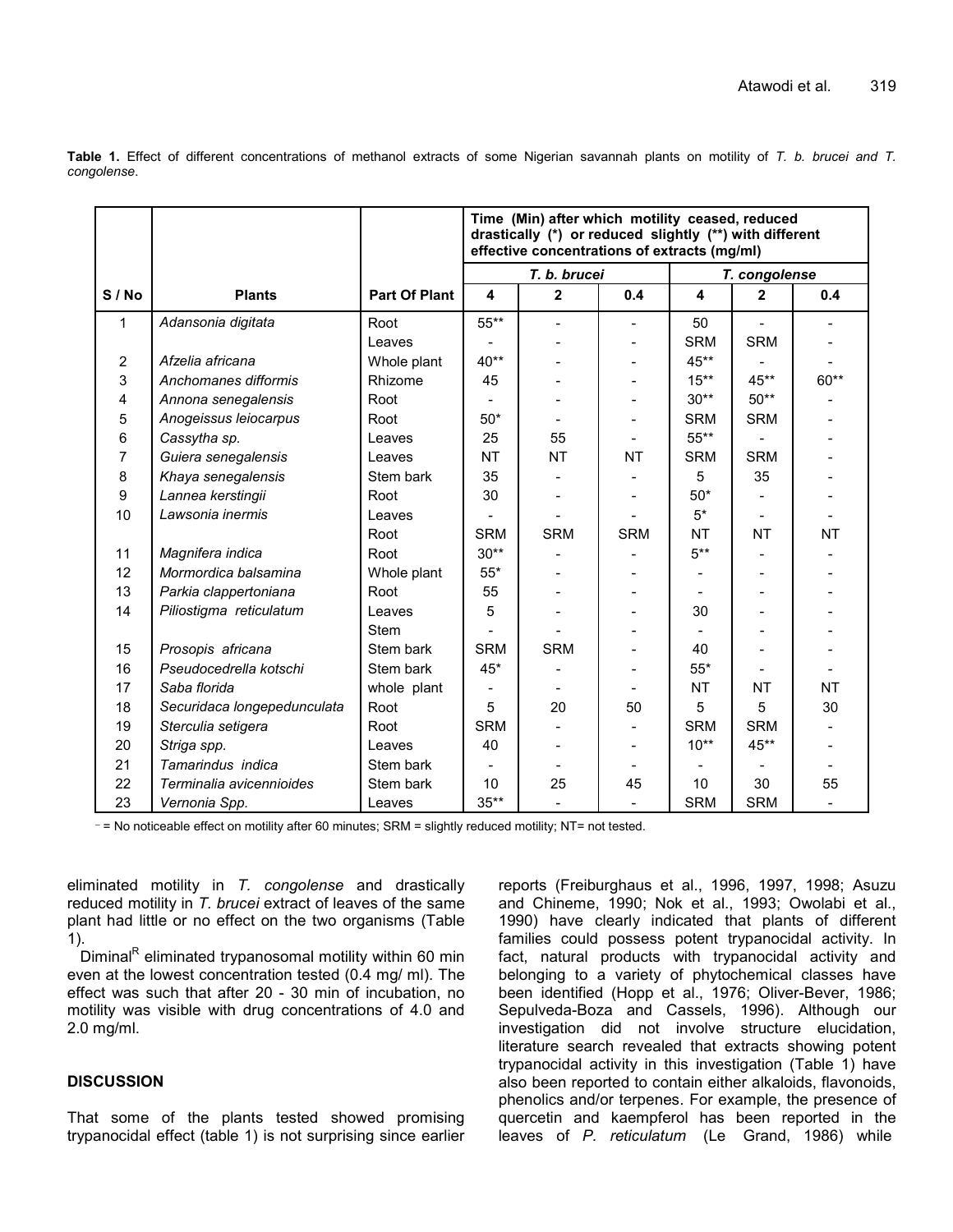alkaloids have been found in *A. difformis* (Chukwurah and Ajali, 2000).

The reported therapeutic non-activity of stem bark extracts of *P. reticulatum* against mouse and rats *in vivo* (Youan *et al*., 1997; Asuzu and Ugwuja 1989) is confirmed by this *in vitro* assay. But the significant trypanocidal activity of the leaf extracts of this plants in our study underscores the need to study all parts of a plant before any generalization is made on the plant's pharmacological and therapeutic potentials.

It is not known why extract of some plants such as *Pseudocedrela kotschi* will strongly reduce trypanosome motility within the first few minutes but could not completely eliminate motility. However, it appears reasonable to speculate that these extracts may belong to the group that acts by static action affecting growth and multiplication of trypanosomes rather than eliminating them altogether.

Our observation that methanol extract of the stem bark of *A. senegalensis* is not effective *in vitro* is consistent with earlier findings (Freiburghaus et al., 1996), although a much earlier report suggested an encouraging *in vivo* trypanocidal effect of the aqueous extract of the root bark of this plant (Igweh and Onabanjo, 1989). This finding also collaborates our earlier observation (Atawodi et al., 2002) that the popularity of an herbal recipe in traditional medical practice may not necessarily be an indication of its effectiveness. Similarly, the high trypanocidal activity observed for *S. longepedunculata* in this experiment is also consistent with the findings of Freiburghaus et al. (1996).

Put together, our findings on *A. senegalensis* and *S. longepedunculata* vis-à-vis other reports (Freiburghaus et al., 1996), clearly validate the relatively simple *in vitro* system employed in this investigation as a fast and reliable system for *in vitro* screening of plants and other materials for trypanocidal activity.

The observation that *Cassytha* spp*, Striga* spp and *Lannea kerstingii* were strongly trypanocidal to *T. brucei brucei* but only weakly so to *T. congolense* appears to suggest that species-dependent factors may play a role in susceptibility. For instance, unlike some other species mammalian *T. brucei* has no functional kinetoplast DNA (Fairlamb, 1982) while *T. congolense* possess no functional flagellum (Hoare, 1972)

It is difficult to speculate the mechanism by which these extracts exhibit their trypanocidal action. However, accumulated evidence (Sepulveda-Boza and Cassels, 1996) suggest that many natural products exhibit their trypanocidal activity by virtue of their interference with the redox balance of the parasites acting either on the respiratory chain or on the cellular defenses against oxidative stress. This is because natural products possess structures capable of generating radicals that may cause peroxidative damage to trypanothione reductase that is very sensitive to alterations in redox balance. It is also known that some agents act by binding with the kinetoplast DNA of the parasite.

The result of Freiburghaus (1996) has clearly indicated that different solvent extracts of the same plant may exhibit different trypanocidal activity just as extracts of different parts of the same plants. Therefore, the statement that a plant is trypanocidal or not should be taken within the context of the solvent used and the parts investigated. Moreover, a plant with high *in vitro* trypanocidal activity may have no *in vivo* activity and vice versa, because of peculiarities in the metabolic disposition of the plant's chemical constituents. Therefore, plants found to be active in this report must be tested *in vivo* before a definite statement can be made on their trypanocidal potentials.

Currently, we are investigating the toxicology and the *in vivo* trypanocidal activity of extracts that have shown potent trypanocidal activity *in vitro*. Preliminary results suggest that some plants with promising *in vitro* trypanocidal action may also possess similar activity *in vivo*.

## **ACKNOWLEDGEMENTS**

This work was sponsored in part by the University Board for Research (UBR), Ahmadu Bello University, Zaria, Nigeria. Some of the plants analyzed here were collected during a World Bank supported National Agricultural Research Project (NARP) on Indigenous Knowledge System for Treatment of Animal Diseases. We thank Messrs J. Shafa, S. Jock and Y.E.O. Apeh for technical assistance. We are grateful to Mrs. Joy C. Atawodi for typing the manuscript.

## **REFERENCES**

- Aldhous P (1994). Fighting parasites on a shoe string. Science 264: 1857-1859.
- Atawodi SE*,* Ameh DA, Ibrahim S, Andrew, JN, Nzelibe, HC, Onyike E, Anigo KM, Abu EA, James DB, Njoku GC, Sallau AB (2002). Indigenous knowledge system for treatment of trypanosomiasis in Kaduna state of Nigeria. J. Ethnopharmacol*.* 79: 279 – 282.
- Asuzu IU, Chineme CN (1990). Effects of *Morinda lucida* leaf extracts on *Trypanosoma brucei brucei* infection in mice. J. Ethnoparmacol. 30: 307- 313.
- Asuzu IU, Ugwuja MO (1989). A preliminary study of the biological activities of the bark extract of *Piliostigma thonningii* (Schum) in mice. Phytother. Res. 35: 209-211.
- Bodley AL, Shapiro TA (1995). Molecular and *cytotoxic* effects of *camptothecin*, a *topoisomerase I inhibitor* on *typanosomes* and *leshmania.* Proc. Natl Acad. Sci. (USA) 92: 3272-3730.
- Bodley AL, Wani MC, Wall ME, Shapiro TA (1995). Antitrypanosomal activity of camptothecin analogs. Structure-activity correlations. Biochem. Pharmacol. 50: 937-942.
- Fairlamb A (1982). Biochemistry of trypanosomiasis and rational approaches to chemotherapy. Trends Biochem. Sci. (July): 23-26.
- Freiburghaus F, Kaminsky R, Nkuna MHN, Brun R (1996). Evaluation of African medicinal for their in vitro trypanocidal activity. J. Ethnopharmacol. 55: 1-11.
- Freiburghaus F, Jonker SA, Nkuna MHN, Mwasunbi, LB, Brun R (1997).